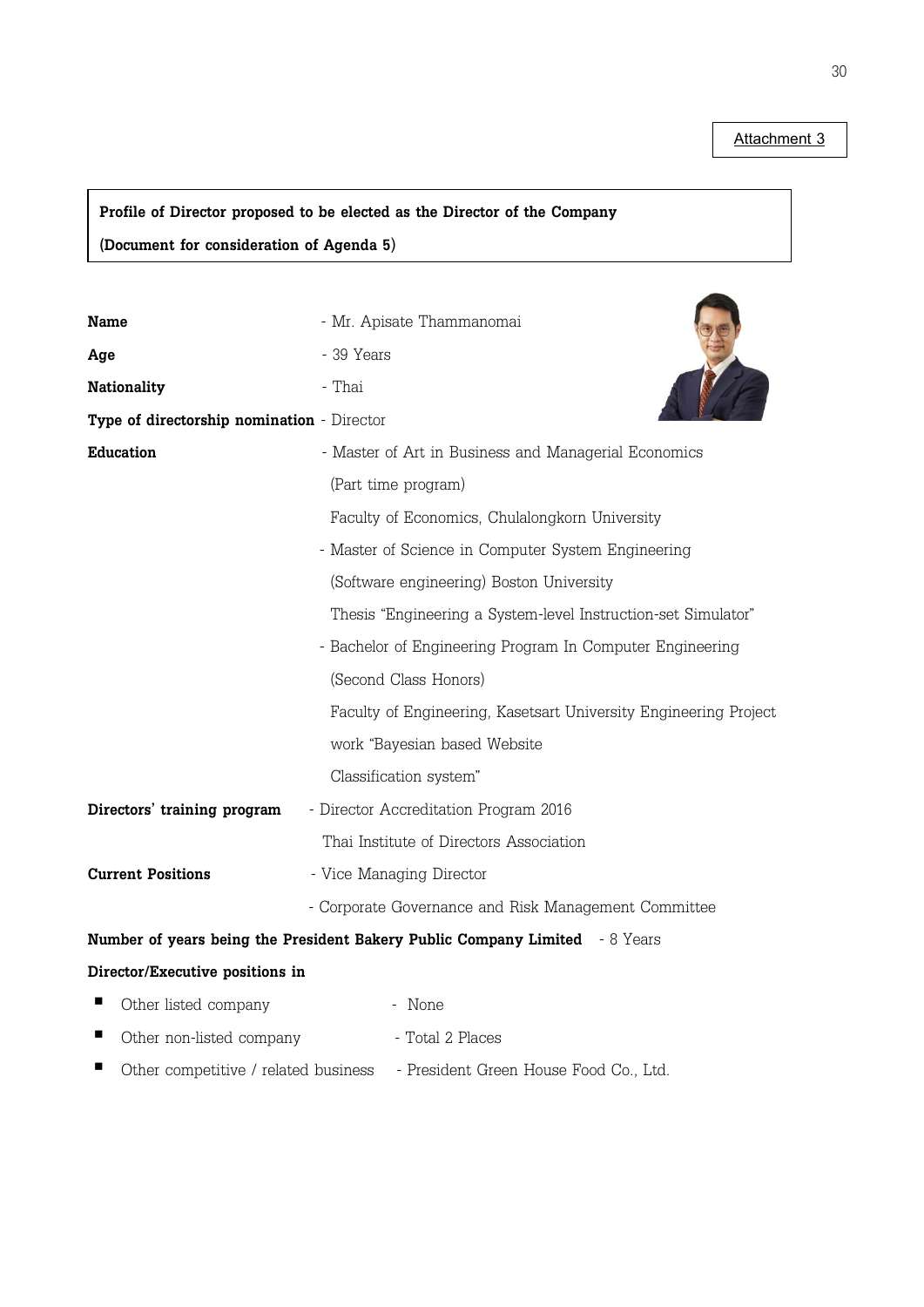#### **The past 5 years of work**

| 2017 - Present            | Vice Managing Director                                              | President Bakery Plc.                |
|---------------------------|---------------------------------------------------------------------|--------------------------------------|
| April 2018-Present        | Corporate Governance and                                            | President Bakery Plc.                |
|                           | Risk Management Committee                                           |                                      |
| 2017                      | Director and IT Manager                                             | President Bakery Plc.                |
| March 2018-Present        | Director                                                            | American Food Co., Ltd.              |
| 2016-Present              | Director                                                            | President Green House Food Co., Ltd. |
|                           |                                                                     |                                      |
| Share Holding             | - Hold 3,344,810 shares of President Bakery Plc. Representing 0.74% |                                      |
|                           | of the share capital registered and paid.                           |                                      |
| The Meeting Attendance at | - Annual General Meeting of Shareholders attendance 1/1 time        |                                      |
| the year 2021             | - Board of Directors Meeting attendance 12/12 times                 |                                      |
|                           | - Good Governance and Risk Management Committee                     |                                      |
|                           | attendance 4/4 times                                                |                                      |

- 1. Do not have criminal records regarding to gaining property dishonestly.
- 2. Do not have any records that will lead to the conflict of interest with President Bakery Public Company Limited in the past year.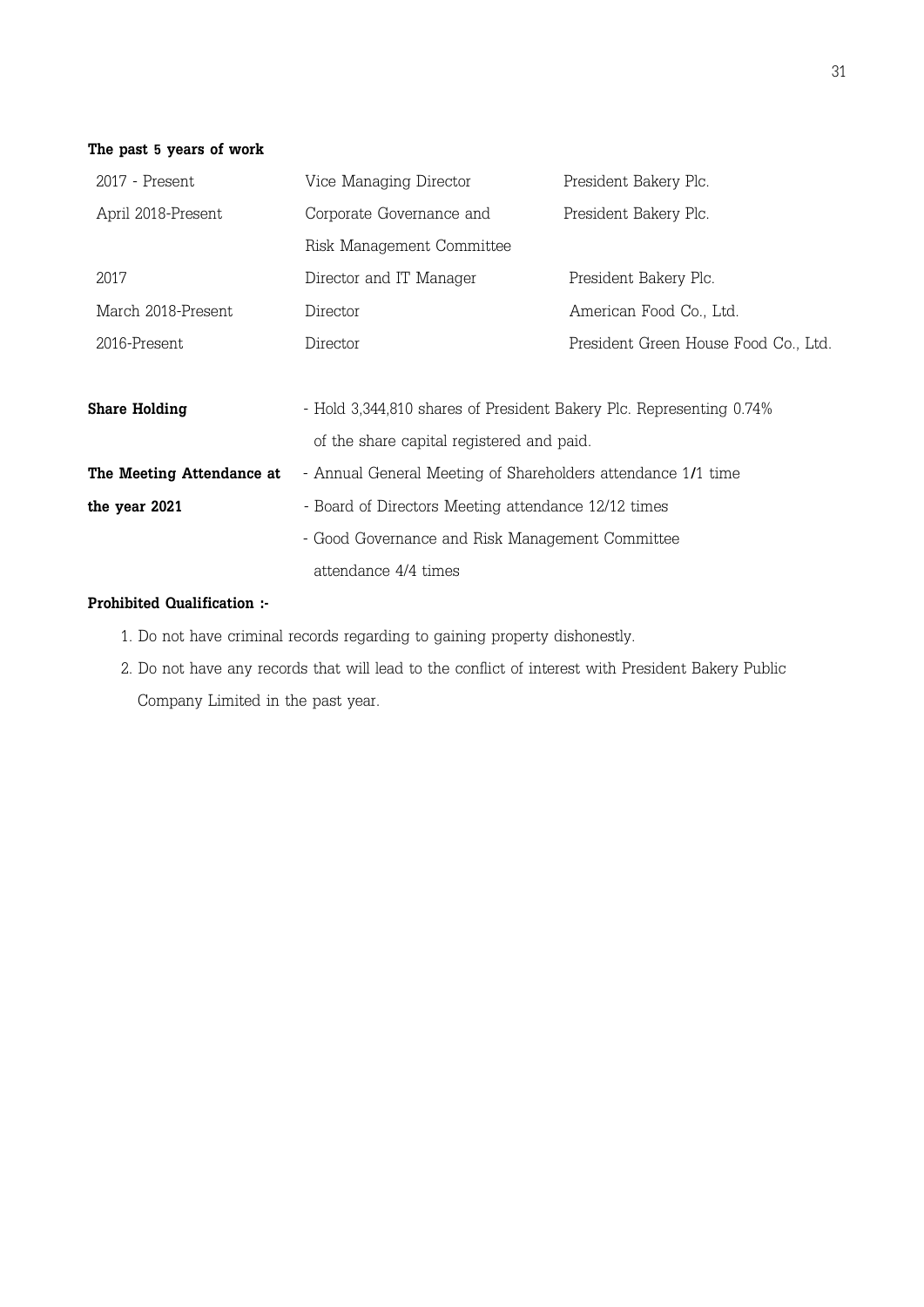#### **Profile of Director proposed to be elected as the Director of the Company**

**(Document for consideration of Agenda 5)**

| <b>Name</b>                                | - Ms Petcharat Anantawichai                          |
|--------------------------------------------|------------------------------------------------------|
| Age                                        | - 53 Years                                           |
| <b>Nationality</b>                         | - Thai                                               |
| Type of directorship nomination - Director |                                                      |
| <b>Education</b>                           | - Bachelor Degree in Accounting,                     |
|                                            | Thammasat University                                 |
| Directors' training program                | - Director Certification Program 2003                |
|                                            | Thai Institute of Directors Association              |
| <b>Current Positions</b>                   | - Director and Senior Management Accounting Dept.    |
|                                            | and Finance Dept. Manager                            |
|                                            | - Corporate Governance and Risk Management Committee |

**Number of years being the President Bakery Public Company Limited** - 26 Years

#### **Director/Executive positions in**

| ■ Other listed company                 | - None                               |
|----------------------------------------|--------------------------------------|
| • Other non-listed company             | - Total 1 Place                      |
| ■ Other competitive / related business | - President Green House Food Co Ltd. |

#### **The past 5 years of work**

| 2017-Present | Director and Senior Management     | President Bakery Plc.                |
|--------------|------------------------------------|--------------------------------------|
|              | Accounting Dept. and Finance Dept. |                                      |
|              | Manager                            |                                      |
| 2017-Present | Corporate Governance and           | President Bakery Plc.                |
|              | Risk Management Committee          |                                      |
| 2017-Present | Company Secretary                  | President Bakery Plc.                |
| 2017-Present | Director                           | President Green House Food Co., Ltd. |

**Share Holding** - Hold 50,000 shares of President Bakery Plc. Representing 0.01%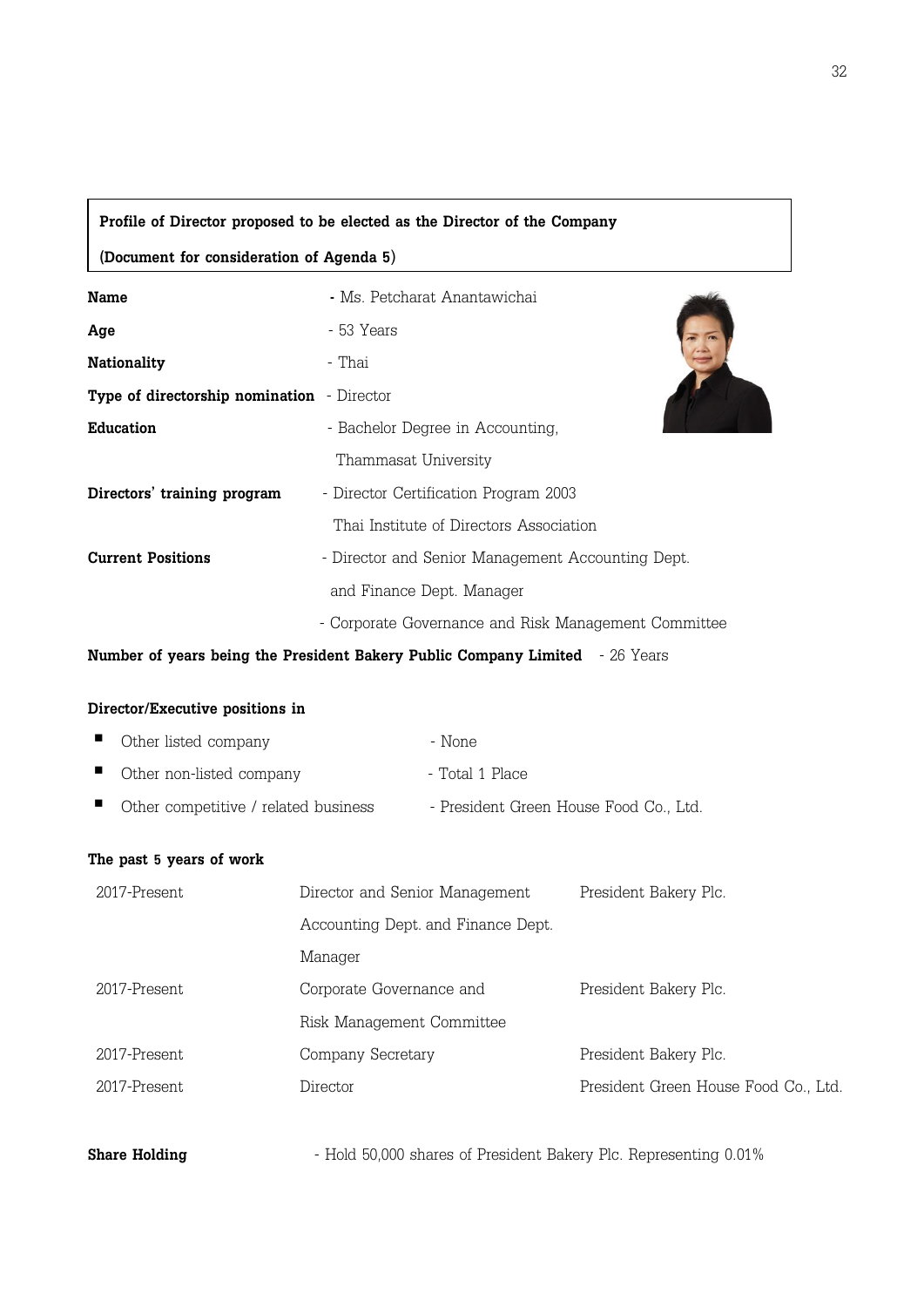of the share capital registered and paid.

| The Meeting Attendance at | - Annual General Meeting of Shareholders attendance 1/1 time |  |
|---------------------------|--------------------------------------------------------------|--|
| the year 2021             | - Board of Directors Meeting attendance 12/12 times          |  |
|                           | - Good Governance and Risk Management Committee              |  |
|                           | attendance 4/4 times                                         |  |

- 1. Do not have criminal records regarding to gaining property dishonestly.
- 2. Do not have any records that will lead to the conflict of interest with President Bakery Public Company Limited in the past year.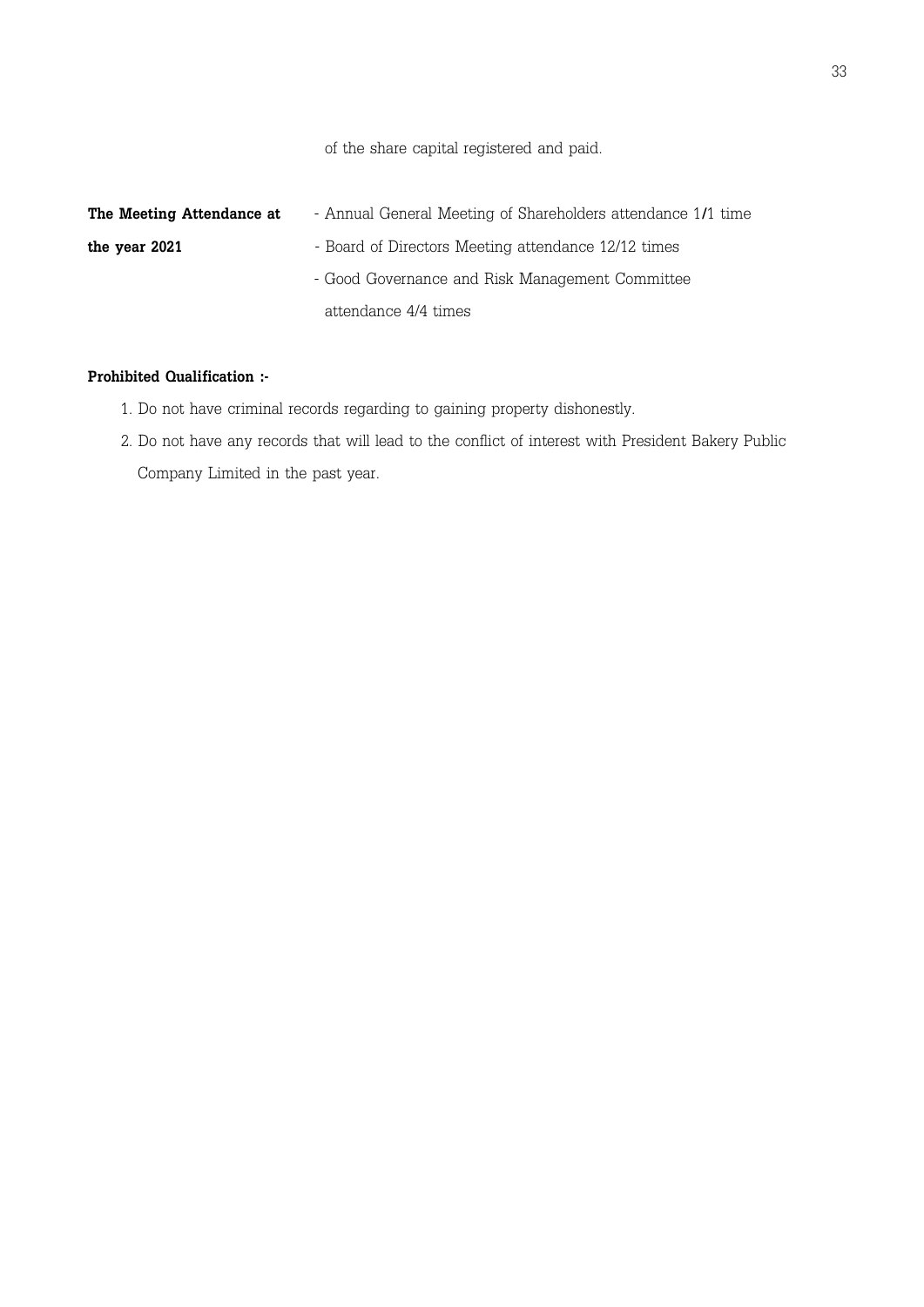#### **Profile of Director proposed to be elected as the Director of the Company**

**(Document for consideration of Agenda 5)**

| <b>Name</b>                                | - Dr. Pojjanee Paniangvait                                                         |
|--------------------------------------------|------------------------------------------------------------------------------------|
| Age                                        | - 58 Years                                                                         |
| <b>Nationality</b>                         | - Thai                                                                             |
| Type of directorship nomination - Director |                                                                                    |
| <b>Education</b>                           | - SASIN Graduate Institute of Business Administration,                             |
|                                            | Bangkok Master of Management                                                       |
|                                            | - University Of California, Davis Ph.D. in Agricultural and                        |
|                                            | Environmental Chemistry with emphasis on Food Sciences                             |
|                                            | - University Of California, Davis                                                  |
|                                            | Master of Sciences in Food Sciences                                                |
|                                            | - Chulalongkorn University, Bangkok                                                |
|                                            | B.S. in Biochemistry                                                               |
| Directors' training program                | - Director Accreditation Program 2008                                              |
|                                            | How to Develop a Risk Management Plan (HRP)                                        |
|                                            | Thai Institute of Directors Association                                            |
| Type of directorship nomination - Director |                                                                                    |
|                                            | - Corporate Governance and Risk Management Committee                               |
|                                            | <b>Number of years being the President Bakery Public Company Limited</b> - 9 Years |
| Director/Executive positions in            |                                                                                    |
| ш<br>Other listed company                  | - Vice President / Thai President Foods Plc.                                       |
| ш<br>Other non-listed company              | - Total 8 Places                                                                   |
| Other competitive / related business       | - Thai President Foods Plc.                                                        |

#### **The past 5 years of work**

2017 - Present Director President Bakery Plc.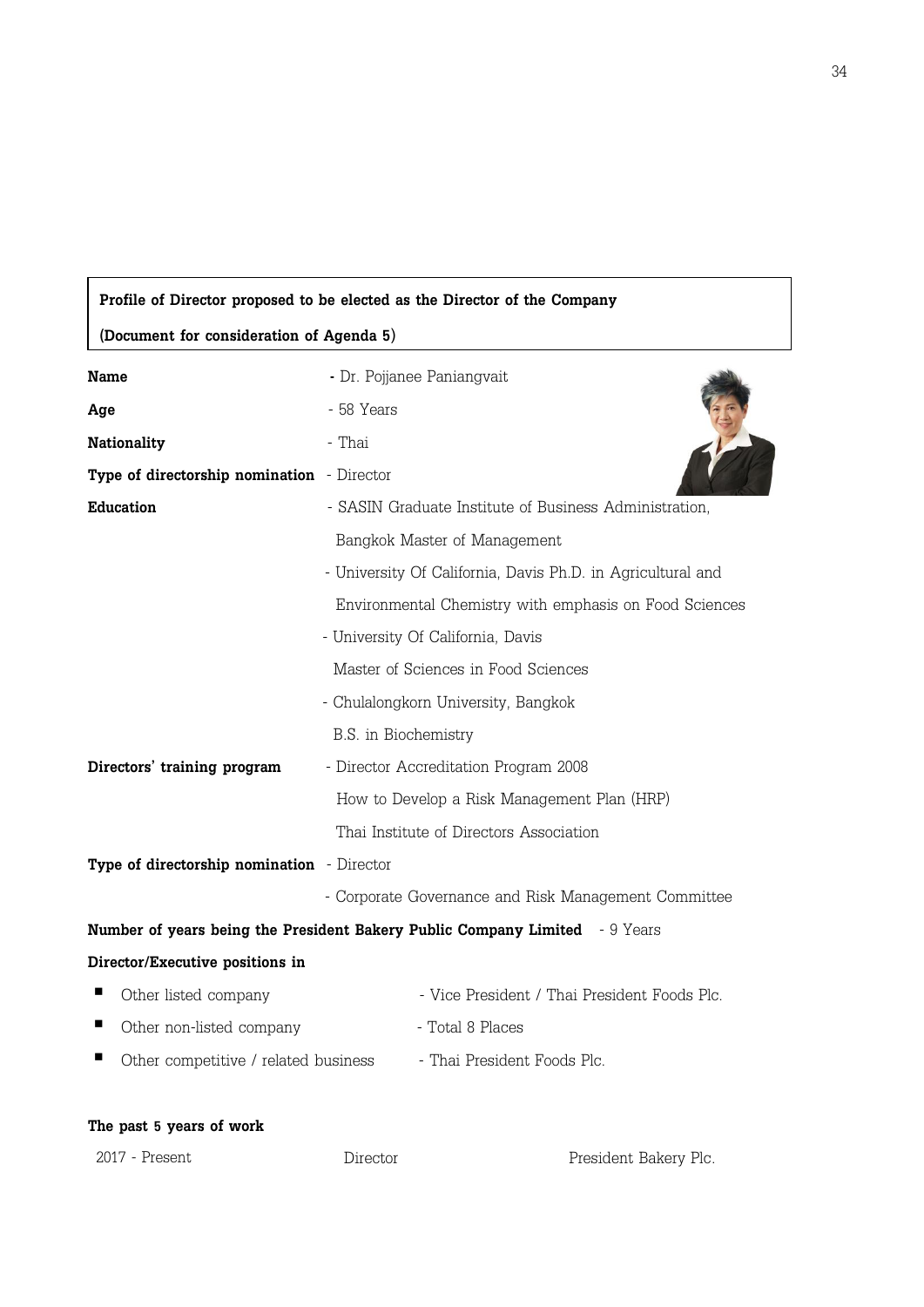| June 2018-Present         | Corporate Governance and                                            | President Bakery Plc.               |
|---------------------------|---------------------------------------------------------------------|-------------------------------------|
|                           | Risk Management Committee                                           |                                     |
| October 2017-Present      | Vice President                                                      | Thai President Foods Plc. (TFMAMA)  |
| October 2017              | Vice President                                                      | Thai President Foods Plc. (TF)      |
| 2018-Present              | Director                                                            | American Food Co., Ltd.             |
| 2017-Present              | Director                                                            | Thai Anbao Paper Products Co., Ltd. |
| 2017-Present              | Director                                                            | Siam Sincere Co., Ltd.              |
| 2017-Present              | Managing Director                                                   | President Flour Mills Co., Ltd.     |
| 2017-Present              | Director                                                            | President Inter Foods Co., Ltd.     |
| 2017-Present              | Director                                                            | Kerry-Flour Mill Co., Ltd.          |
| 2017-Present              | Director                                                            | Jim's Group Co., Ltd.               |
| 2017-Present              | Director                                                            | Dai-Ichi Packaging Co., Ltd.        |
| <b>Share Holding</b>      | - Hold 1,234,480 shares of President Bakery Plc. Representing 0.27% |                                     |
|                           | of the share capital registered and paid.                           |                                     |
| The Meeting Attendance at | - Annual General Meeting of Shareholders attendance 1/1 time        |                                     |
| the year 2021             | - Board of Directors Meeting attendance 12/12 times                 |                                     |
|                           | - Good Governance and Risk Management Committee                     |                                     |
|                           | attendance 4/4 times                                                |                                     |

- 1. Do not have criminal records regarding to gaining property dishonestly.
- 2. Do not have any records that will lead to the conflict of interest with President Bakery Public Company Limited in the past year.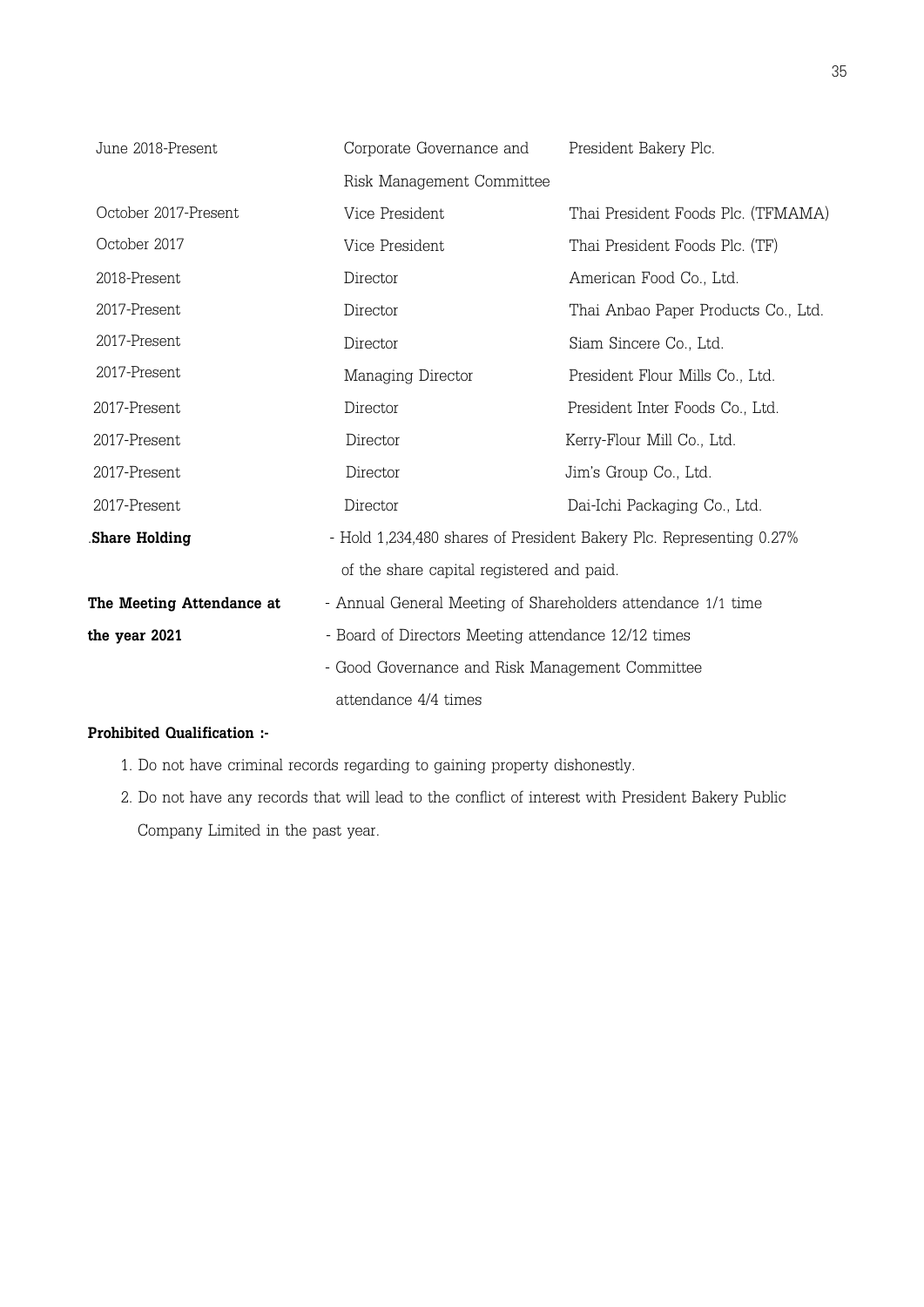| Profile of Director proposed to be elected as the Director of the Company      |                                                                                    |  |
|--------------------------------------------------------------------------------|------------------------------------------------------------------------------------|--|
| (Document for consideration of Agenda 5)                                       |                                                                                    |  |
| <b>Name</b>                                                                    | - Mr. Pun Paniangvait                                                              |  |
| Age                                                                            | - 46 Years                                                                         |  |
| <b>Nationality</b>                                                             | - Thai                                                                             |  |
| Type of directorship nomination                                                | - Director                                                                         |  |
| <b>Education</b>                                                               | - Master of Law (LL.M) in Business Law (International Program)                     |  |
|                                                                                | Chulalongkorn University                                                           |  |
| Directors' training program<br>- Director Accreditation Program Class 110/2014 |                                                                                    |  |
|                                                                                | Thai Institute of Directors Association                                            |  |
| <b>Current Positions</b>                                                       | - Director                                                                         |  |
|                                                                                | <b>Number of years being the President Bakery Public Company Limited</b> - 6 Years |  |
| Director/Executive positions in                                                |                                                                                    |  |
| Other listed company                                                           | - Investment Committee/Presidents Office, Manager                                  |  |
|                                                                                | Thai President Foods Plc.                                                          |  |
| Other non-listed company                                                       | - Total 9 Places                                                                   |  |

Other competitive / related business- Thai President Foods Plc.

# **The past 5 years of work**

| 2017 - Present       | Director                   | President Bakery Plc.               |
|----------------------|----------------------------|-------------------------------------|
| April 2018 - Present | Investment Committee       | Thai President Foods Plc. (TFMAMA.  |
|                      | Presidents Office, Manager |                                     |
| 2019-Present         | Director                   | Cheam Body Co., Ltd.                |
| 2018-Present         | Director                   | President D Venture Co., Ltd.       |
| 2017-Present         | Director                   | Thai Instant Products Co., Ltd.     |
| 2017-Present         | Director                   | Thai Anbao Paper Products Co., Ltd. |
| 2017-Present         | Director                   | Dai-Ichi Packaging Co., Ltd.        |
| 2017-Present         | Director                   | Sam Chai Sunshine Co., Ltd.         |
| 2017-Present         | Director                   | President Inter Foods Co., Ltd.     |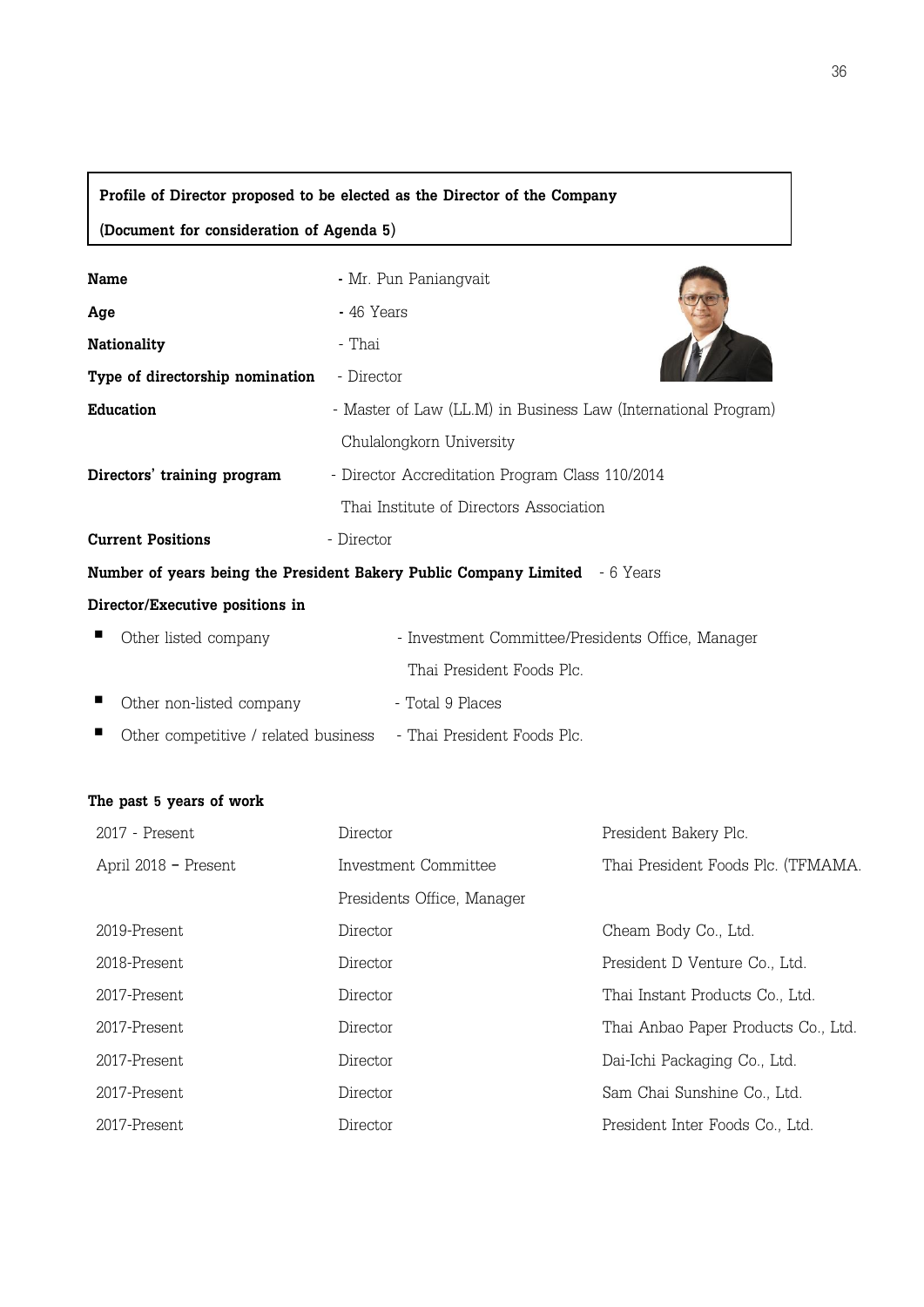| Present.                  | Director                                                          | AEP Square Sport     |
|---------------------------|-------------------------------------------------------------------|----------------------|
|                           |                                                                   | Management Co., Ltd. |
| Present.                  | Director                                                          | Sam Heng Co., Ltd.   |
|                           |                                                                   |                      |
| Share Holding             | - Hold 276,870 shares of President Bakery Plc. Representing 0.06% |                      |
|                           | of the share capital registered and paid.                         |                      |
| The Meeting Attendance at | - Annual General Meeting of Shareholders attendance 1/1 time      |                      |
| the year 2021             | - Board of Directors Meeting attendance 12/12 times               |                      |

- 1. Do not have criminal records regarding to gaining property dishonestly
- 2. Do not have any records that will lead to the conflict of interest with President Bakery Public Company Limited in the past year.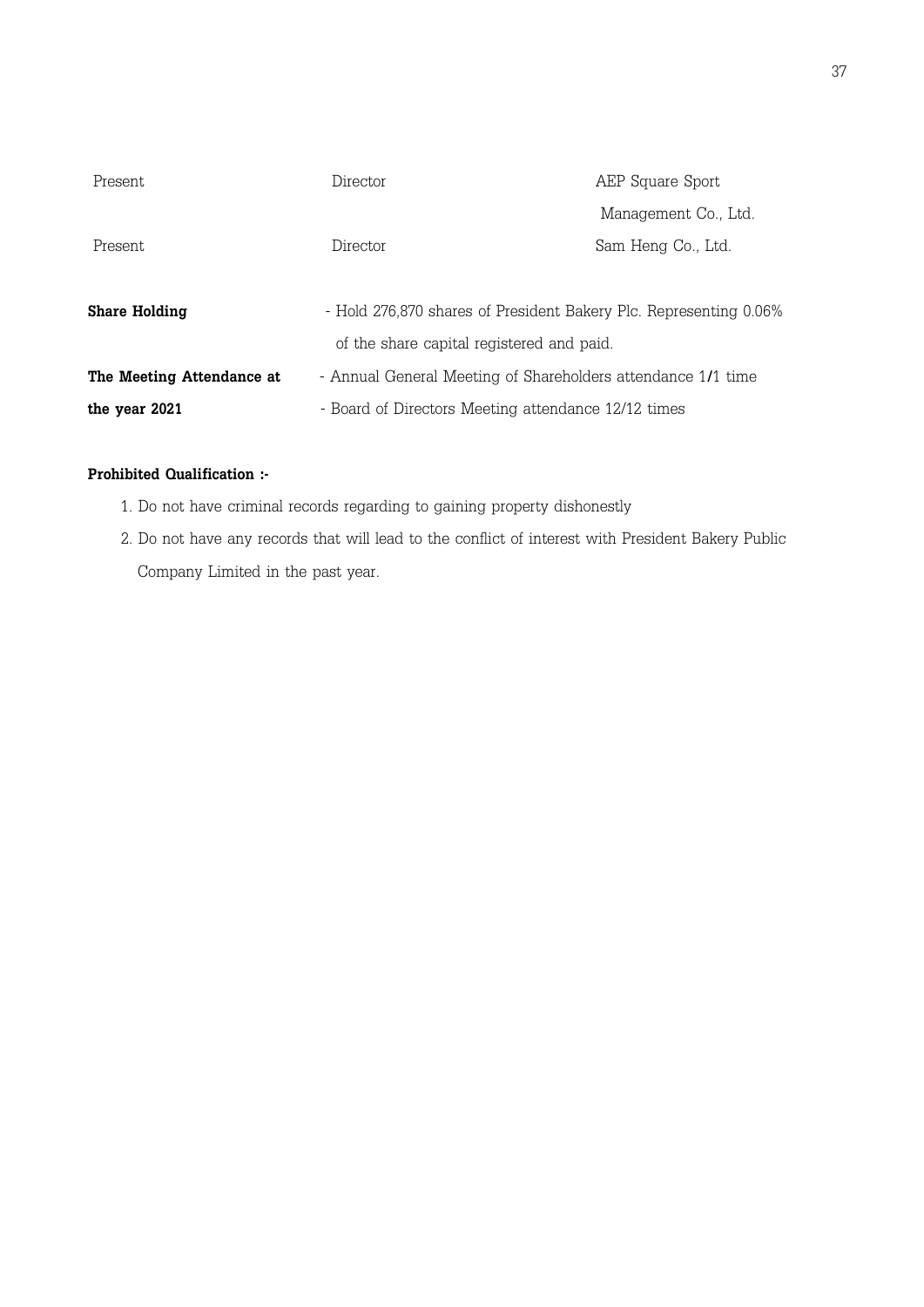## **Profile of Director proposed to be elected as the Director of the Company**

**(Document for consideration of Agenda 5)**

 $\overline{a}$ 

| Name                            | - Mr. Thanapich Mulapruk                                                           |
|---------------------------------|------------------------------------------------------------------------------------|
| Age                             | - 73 years                                                                         |
| <b>Nationality</b>              | - Thai                                                                             |
| Type of directorship nomination | - Independent Director                                                             |
| <b>Education</b>                | - Bachelor of Laws, Thammasat University                                           |
|                                 | - Thai Barrister, Institute of Legal Education                                     |
|                                 | Thai Bar Association                                                               |
|                                 | - Master Of Laws, Chulalongkorn University                                         |
|                                 | - National Defence College of Thailand (#41)                                       |
|                                 | - Advanced Certificate Course in Politics and                                      |
|                                 | Governance in Democratic Systems for Executives (#11)                              |
|                                 | - Capital Market Academy (CMA.), Thailand (#7)                                     |
| Directors' training program     | - Director Certification Program                                                   |
|                                 | - Audit Committee and Continuing Development Program                               |
|                                 | - Monitoring Fraud Risk Management                                                 |
|                                 | - Monitoring the System of Internal Control and Risk                               |
|                                 | Management                                                                         |
|                                 | - Monitoring the Quality of Financial Reporting                                    |
|                                 | - Monitoring the Internal Audit Function                                           |
|                                 | - IT Governance for Directors                                                      |
|                                 | Thai Institute of Directors Association                                            |
| <b>Current Positions</b>        | - Independent Director and Audit Committee                                         |
|                                 | - Chairman of the Corporate Governance                                             |
|                                 | and Risk Management Committee                                                      |
|                                 | <b>Number of years being the President Bakery Public Company Limited</b> - 2 Years |

**Director/Executive positions in**

 $\sim$